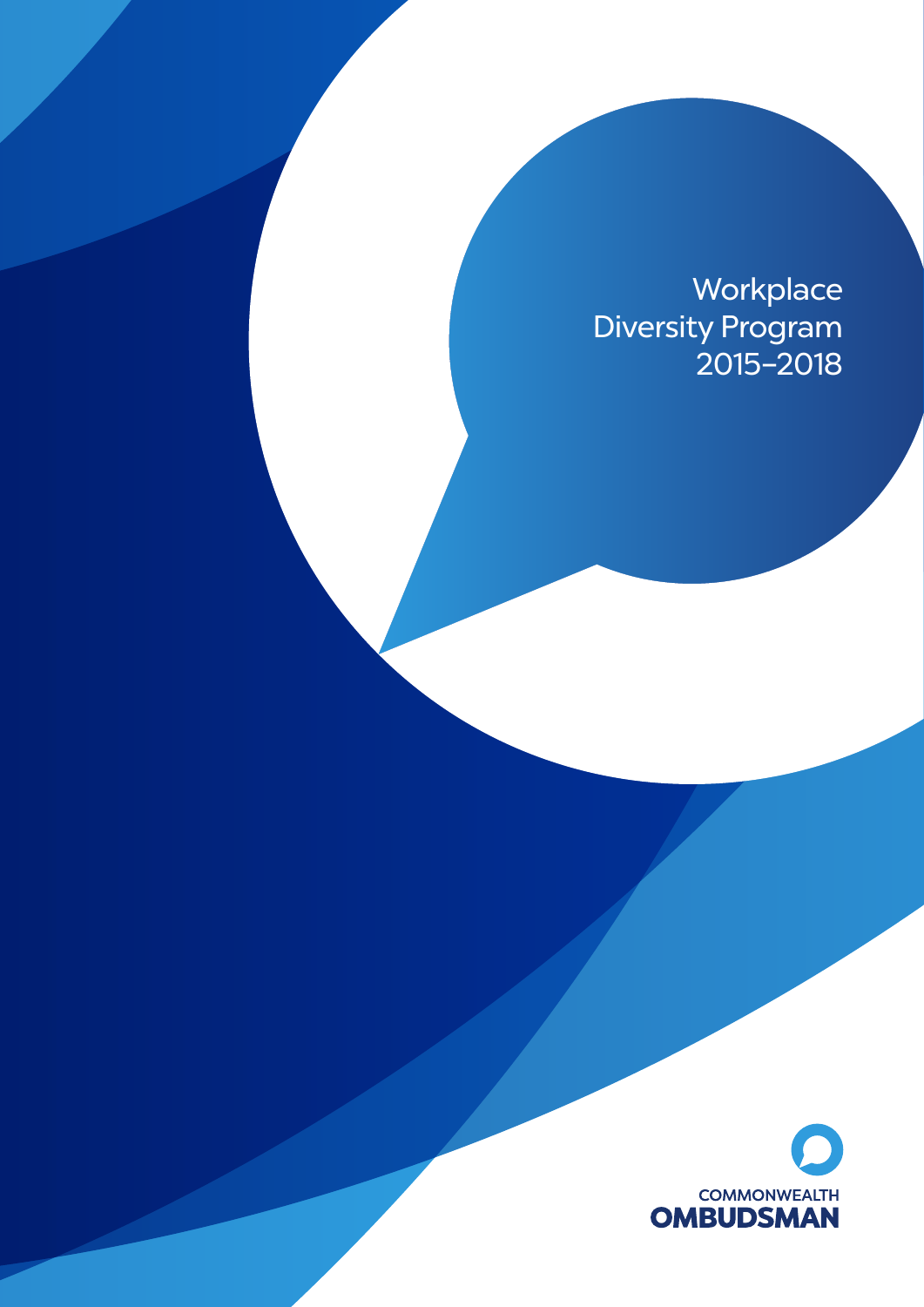# **TABLE OF CONTENTS**

| $\blacksquare$                                             |                                                           | 3              |
|------------------------------------------------------------|-----------------------------------------------------------|----------------|
|                                                            |                                                           | 3              |
|                                                            | Objectives of the Workplace Diversity Program 2015 - 2018 | 3              |
|                                                            |                                                           |                |
|                                                            |                                                           | 5              |
|                                                            |                                                           | 5              |
|                                                            |                                                           | 5              |
|                                                            |                                                           | 5              |
|                                                            |                                                           |                |
|                                                            |                                                           | 6              |
|                                                            | Australian Public Service Commissioner's Directions 2013  | 6              |
|                                                            |                                                           | $\overline{7}$ |
|                                                            |                                                           | $\overline{7}$ |
|                                                            |                                                           | 7              |
| $\blacksquare$                                             |                                                           | 7              |
|                                                            |                                                           | $\overline{7}$ |
| $\overline{a}$                                             |                                                           | 7              |
| ATTACHMENT A - WORKPLACE DIVERSITY ACTION PLAN 2015 - 2018 |                                                           |                |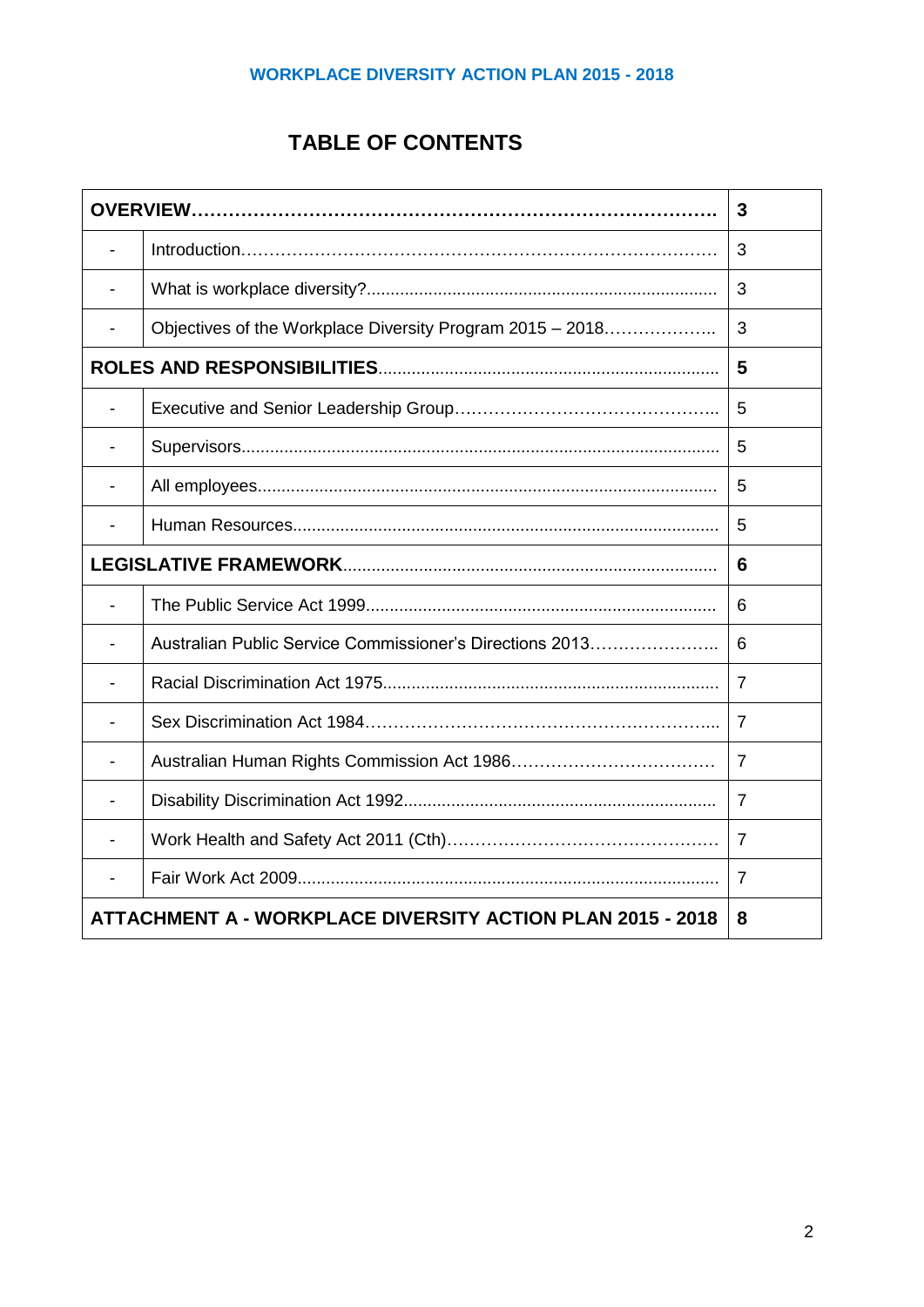# **OVERVIEW**

## **Our business**

 The Office of the Commonwealth Ombudsman was established by the *Ombudsman Act 1976* and commenced operations on 1 July 1977.

 The Office works to ensure fair and accountable administration by Australian Government agencies by investigating complaints, reviewing administrative action and providing assurances as to statutory compliance by government agencies.

 To this end, the Office safeguards the community in its dealings with Australian Government agencies and related service providers by:

- correcting administrative deficiencies through independent review of complaints about administrative action of Australian Government agencies and related service providers
- $\bullet$ assisting community members to resolve complaints about government administration action
- fostering good public administration that is fair, lawful, accountable and responsive
- developing policies and principles for accountability and
- assessing statutory compliance by relevant agencies through inspections.

#### **Our commitment to workplace diversity**

 The Office's Workplace Diversity Program 2015 – 2018 articulates our ongoing commitment to workplace diversity and aims to foster a respectful, flexible and fair workplace that encourages and promotes diversity.

 The Workplace Diversity Program will assist the Office in ensuring that the principles of workplace diversity are understood by employees, and are embedded in Office culture, practices and procedures.

practices and procedures.<br>The Workforce Diversity Program is complemented by the:

- Office **Multicultural Plan 2013 2015** which has actions and measures that the Office can take to ensure access and equity for members of Australian's culturally and linguistically diverse communities
- Office **Reconciliation Action Plan 2013 2015** which is a vital part of our commitment to improve communication and engagement with Aboriginal and Torres Strait Islander people and communities across Australia and
- [As One Australian Public Service \(APS\) Disability Employment Strategy](http://www.apsc.gov.au/disability/as-one) *- As One*  aims to strengthen the APS to be a progressive and sustainable employer of people with disability. It also aims to improve the experience of people with disability in the APS.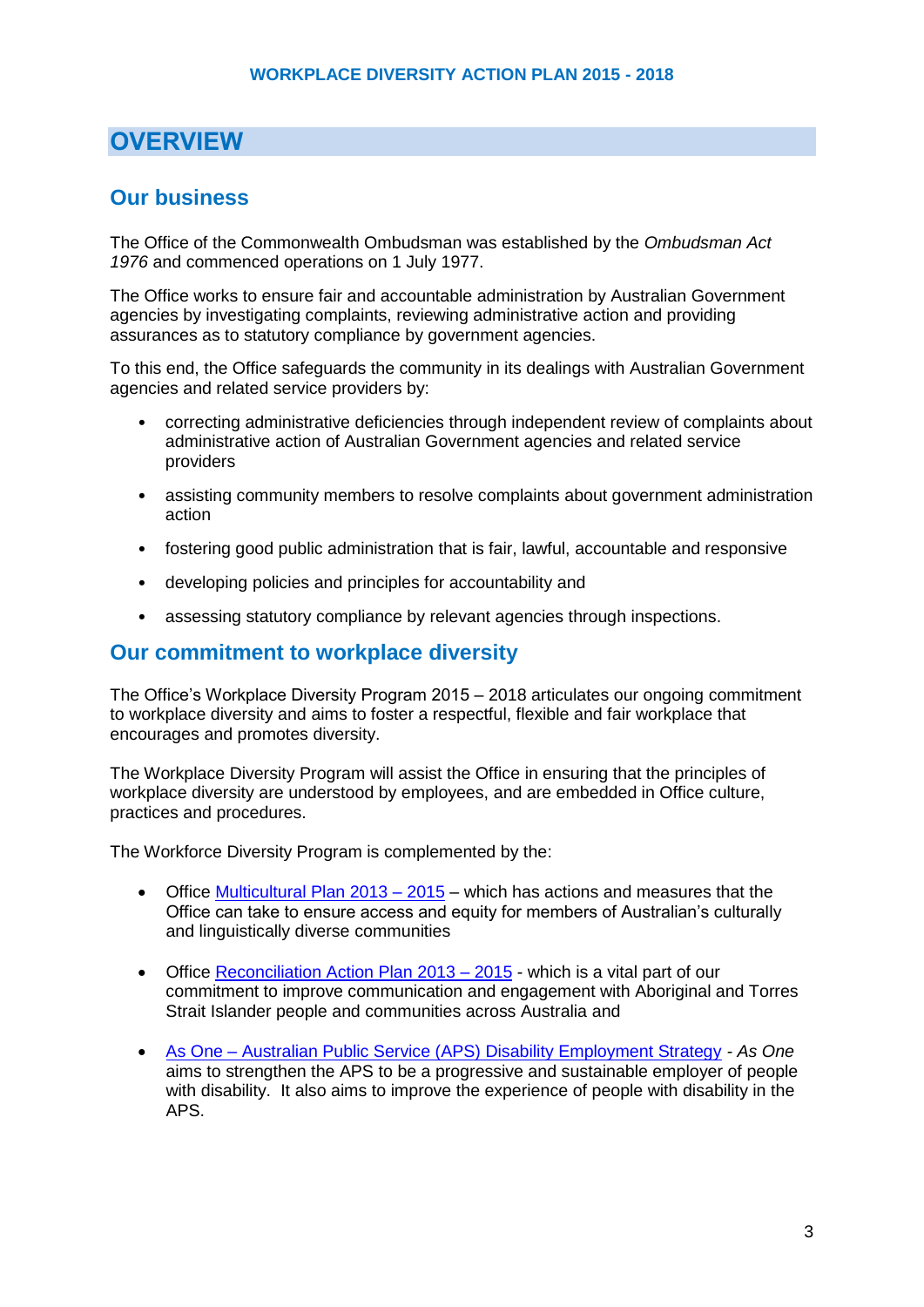# **What is workplace diversity?**

 Workplace diversity is about creating an inclusive environment in which the diverse skills, cultural perspectives, and backgrounds of our people are valued. Perspectives are shaped and informed by a variety of characteristics, including age, ethnicity, gender, disability, language, religious beliefs, gender identity, intersex status, life stages, education, and sexual preferences.

preferences.<br>Diversity recognises that our people also differ in regards to work experience, socio-economic background, geographic location, marital/relationship and parental status and family responsibilities.

 Through valuing workplace diversity the Office can create a more inclusive and supportive work environment and achieve better outcomes for our client agencies, complainants and employees:

- $\bullet$  participation in decision-making together with flexibility to better balance work and for individuals, improved satisfaction and commitment through greater opportunity for personal commitments
- $\bullet$  creativity that comes from teams of people with different ways of looking at things, and working cooperatively and for the Office, improved performance and greater innovation through harnessing the
- $\bullet$  the diversity of contemporary Australia. for clients and complainants, better and more responsive services which recognise

## **Objectives of the Workplace Diversity Program 2015 - 2018**

The key objectives of the Workforce Diversity Program are:

- Corporate, business and human resource plans demonstrate that the Office values the diverse backgrounds of its employees and values, and is able to access and make use of, the diverse skills and experience of its employees.
- Workplace structures, systems and procedures assist employees to meet their cultural obligations and balance their work, family and other caring responsibilities effectively.
- Promote awareness and understanding of, and our commitment to, workplace diversity principles and practices to all employees within the Office.
- $\bullet$  and retain employees, in line with the organisational and business goals of the Agency and the skills required to perform the relevant duties. The diversity of the Australian community is reflected in strategies to attract, recruit
- Promote, and strive to achieve, a work environment that is free from bullying, harassment and discrimination.
- Monitor and report against the Workplace Diversity Program actions.

 The Workplace Diversity Action Plan at **Attachment A** has been developed to support and drive the achievement of the above objectives.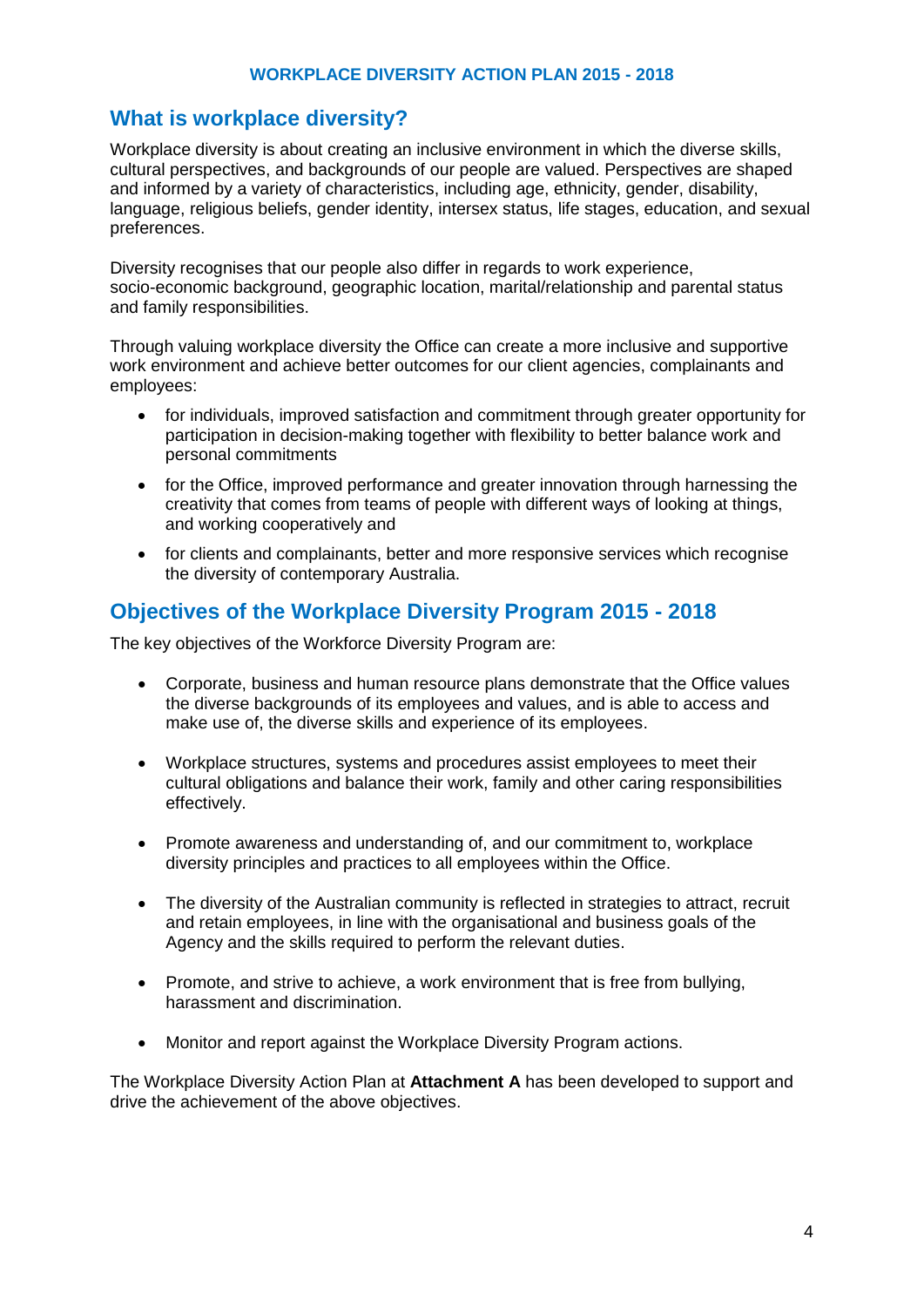# **ROLES AND RESPONSIBILITIES**

# **Executive and Senior Leadership Group**

 The Ombudsman, Deputy Ombudsman, Chief Operating Officer and Senior Assistant Ombudsmen will:

- lead by example by demonstrating a commitment to workplace diversity
- $\bullet$  utilisation of diversity and actively promote the benefits of diversity for the organisation and to encourage better
- recognise and promote workplace diversity successes and ensure lessons are learnt from errors.

# **Supervisors**

In addition to their responsibilities as employees:

- demonstrate appropriate behaviours consistent with the principles of workplace diversity
- actively encourage staff to contribute their ideas
- display a genuine commitment to workplace diversity by respecting differences and seeking a diverse range of views on issues
- $\bullet$  discrimination observed in the workplace and promptly and appropriately deal with any complaints of bullying, harassment or
- $\bullet$ support staff in balancing their work and personal lives.

### **All employees**

 Our people have an important role in creating an environment where diversity is valued. In particular, each employee will:

- act in accordance with the APS Values, Employment Principles and APS Code of **Conduct**
- work to build an environment in which everyone can fully participate
- be open minded, listen and respond to the views of others
- contribute ideas and draw on the skills, knowledge and background of other employees
- $\bullet$ identify and cooperatively address barriers to diversity and participation and
- $\bullet$ not tolerate bullying, harassment and discrimination.

### **Human Resources**

Human Resources will:

- $\bullet$ provide support and advice to teams on workplace diversity issues
- ensure awareness information is included in relevant development programs
- support Workplace Harassment Contact Officers in Office workplaces
- promote the Workplace Diversity Program and review workplace practices to ensure they support the intent of Program and
- collect information to monitor and evaluate progress against the program.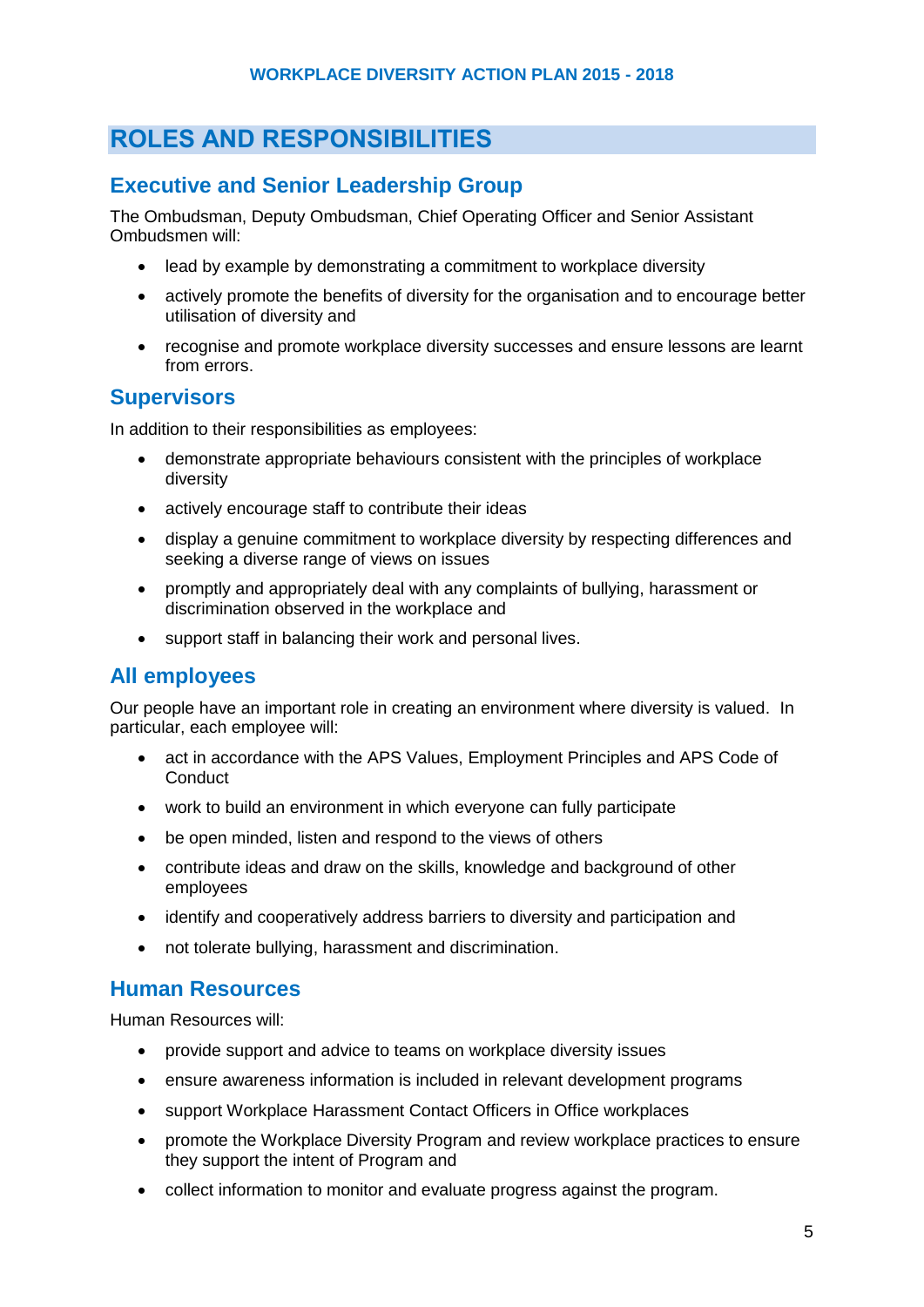# **LEGISLATIVE FRAMEWORK**

### **The Public Service Act 1999**

- Subsection 10(3), APS Values the APS respects all people, including their rights and their heritage.
- Subsection 10A(f) and (g), APS Employment Principles the APS is a career-based public service that:
	- - provides workplaces that are free from discrimination, patronage and favouritism and
	- - recognises the diversity of the Australian community and fosters diversity in the workplace.
- Subsection 13(3), The APS Code of Conduct An APS employee, when acting in connection with APS employment, treat everyone with respect and courtesy, and without harassment.
- Subsection 13(11)(a), The APS Code of Conduct An APS employee must at all times behave in a way that upholds the APS Values and Employment Principles.
- The *Public Service Act 1999*, Section 18, Promotion of Employment Equity An Agency Head must establish a Workplace Diversity Program to assist in giving effect to the APS Employment Principles.

# **Australian Public Service Commissioner's Directions 2013**

- Direction 3.1, How an Agency Head upholds APS Employment Principle 10A(1)(f) (non-discrimination) - In upholding and promoting APS Employment Principle 10A(1)(f), an Agency Head must put in place measures in the Agency directed at ensuring that all relevant anti-discrimination laws are complied with.
- Direction 3.2, How an Agency Head upholds APS Employment Principle 10A(1)(g) (diversity) - In upholding and promoting APS Employment Principle 10A(1)(g), an Agency Head must put in place measures in the Agency directed at ensuring that:
	- $\overline{a}$  within the workplace, taking into account the organisational and business goals of the Agency and the skills required to perform the relevant duties and the diversity of APS employees is recognised, fostered and made best use of
	- APS employees are helped to balance their work, family and other caring responsibilities effectively.
- Direction 3.3, Measures for workplace diversity programs *-* A workplace diversity program for an Agency must include measures directed at ensuring that:
	- $\overline{a}$  that the Agency values the diverse backgrounds of its employees and values, and is able to access and make use of, the diverse skills and experience of its the corporate, business and human resource plans of the Agency demonstrate employees
	- - workplace structures, systems and procedures assist employees in balancing their work, family and other caring responsibilities effectively and
	- $\mathbf{L}^{\text{max}}$  and retain employees, in line with the organisational and business goals of the Agency and the skills required to perform the relevant duties. the diversity of the Australian community is reflected in strategies to attract, recruit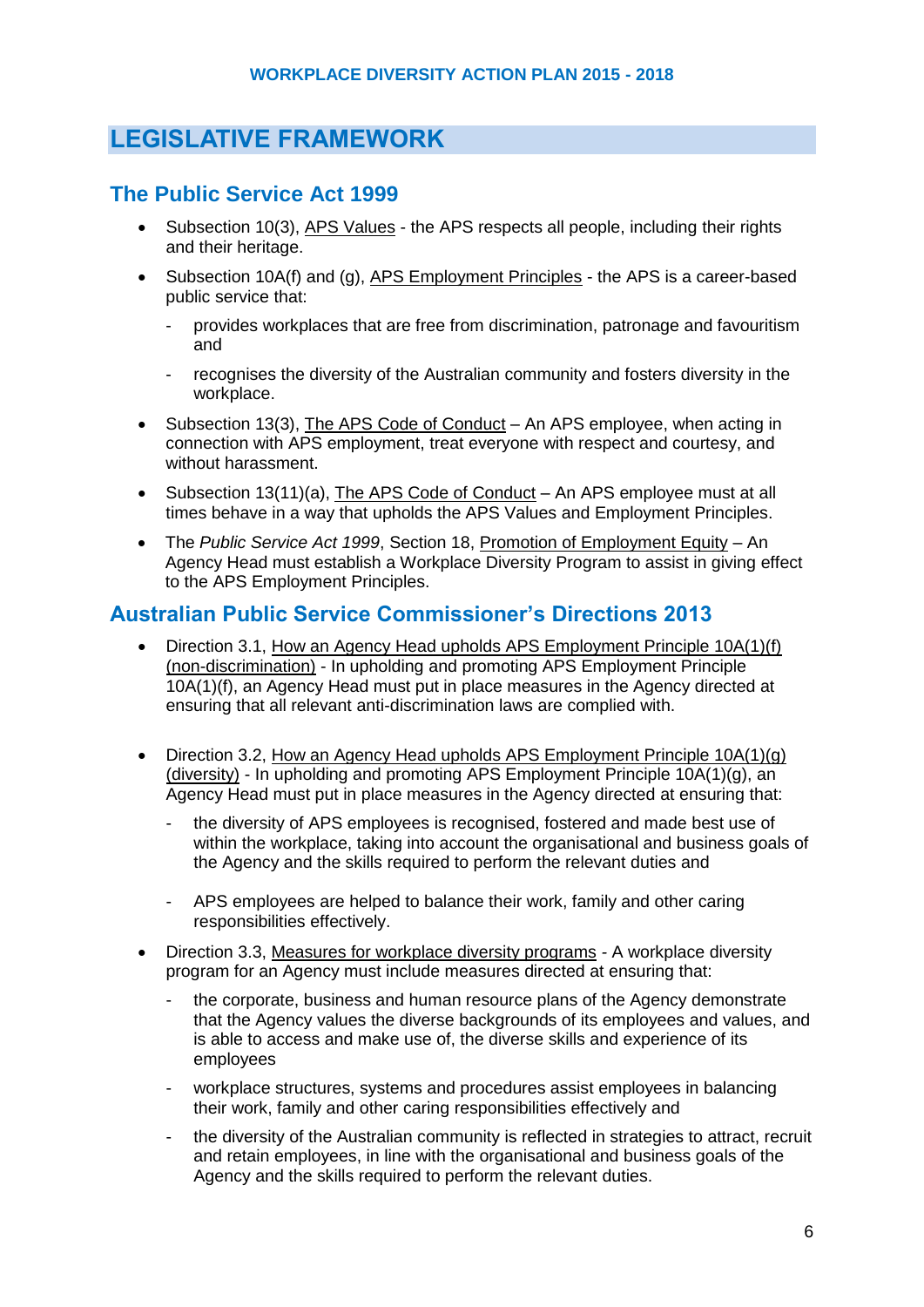• Direction 3.4(1), Workplace diversity program to be published - As soon as practicable after establishing a workplace diversity program for an Agency, the Agency Head must publish the program on the Agency's website.

# **Racial Discrimination Act 1975**

Gives effect to Australia's obligations under the International Convention on the Elimination

of All Forms of Racial Discrimination. Its major objectives are to

- promote equality before the law for all persons, regardless of their race, colour or national or ethnic origin and
- make discrimination against people on the basis of their race, colour, descent or national or ethnic origin unlawful.

# **Sex Discrimination Act 1984**

 Gives effect to Australia's obligations under the Convention on the Elimination of All Forms of Discrimination Against Women and certain aspects of the International Labour Organisation (ILO) Convention 156. Its major objectives are to

- promote equality between men and women
- eliminate discrimination on the basis of sex, marital status or pregnancy and, with respect to dismissals, family responsibilities and
- eliminate sexual harassment at work, in educational institutions, in the provision of goods and services, in the provision of accommodation and the delivery of Commonwealth programs.

# **Australian Human Rights Commission Act 1986**

 Provides an avenue of redress for those alleging discrimination and provides for the rights of these persons.

# **Disability Discrimination Act 1992**

Has as its major objectives to:

- eliminate discrimination against people with disabilities
- promote community acceptance of the principle that people with disabilities have the same fundamental rights as all members of the community and
- ensure as far as practicable that people with disabilities have the same rights to equality before the law as other people in the community.

# **Work Health and Safety Act 2011 (Cth)**

 Under the *[Work Health and Safety Act 2011](http://www.comlaw.gov.au/Details/C2011A00137/rss)*, agencies have a duty of care to ensure the health and safety of workers. This means eliminating or minimising physical and psychosocial risks to health and safety.

### **Fair Work Act 2009**

The general protections under the Fair Work Act 2009 have been introduced to:

- protect workplace rights
- protect freedom of association
- provide protection from workplace discrimination and
- provide effective relief for persons who have been discriminated against, victimised, or have experienced other unfair treatment.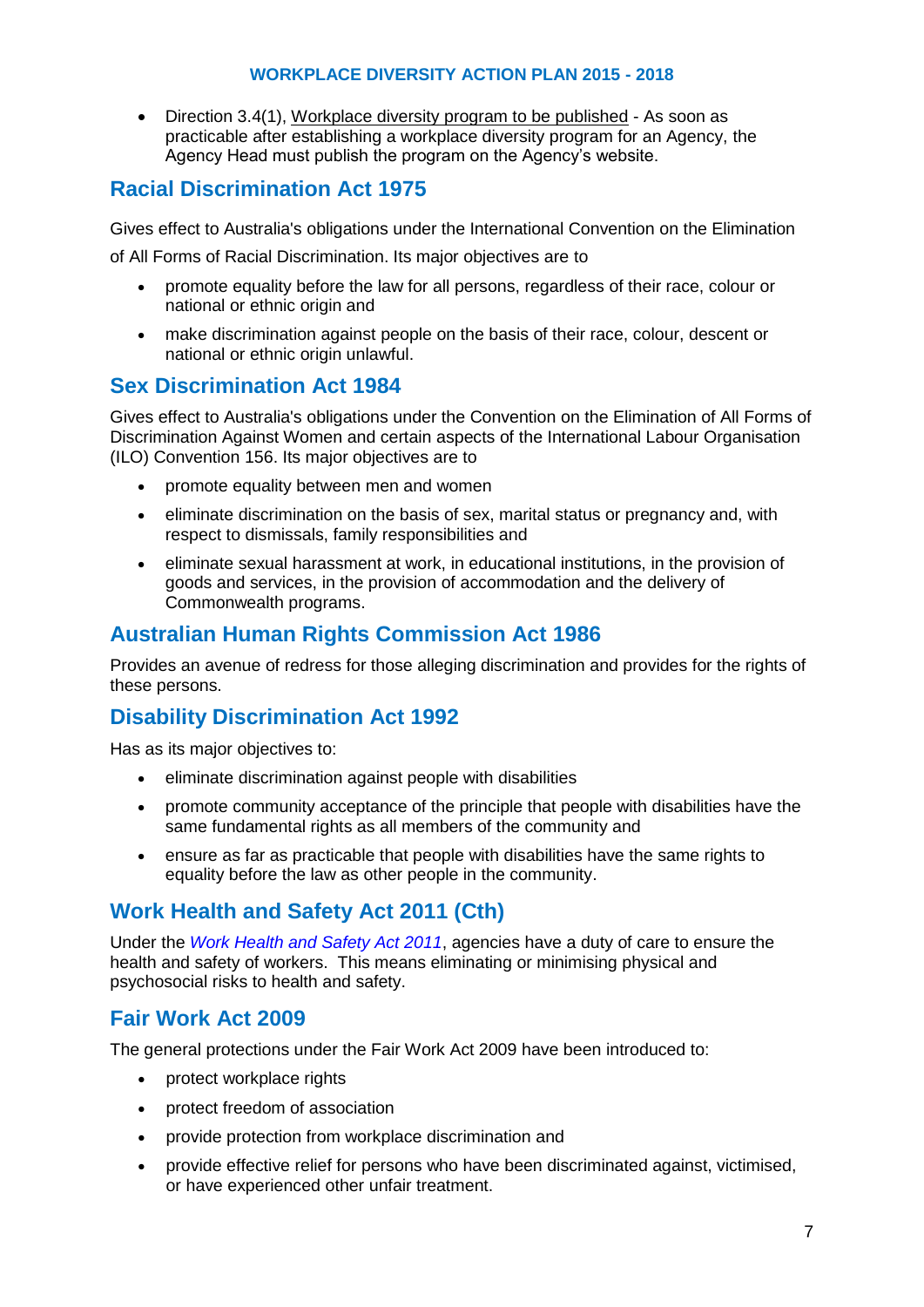| <b>Objectives</b> |                                                                                                                                                                                                                                               | <b>Actions/Measures</b>                                                                                                                                                                                                                                                                                                                          | <b>Responsibility</b>                                       |
|-------------------|-----------------------------------------------------------------------------------------------------------------------------------------------------------------------------------------------------------------------------------------------|--------------------------------------------------------------------------------------------------------------------------------------------------------------------------------------------------------------------------------------------------------------------------------------------------------------------------------------------------|-------------------------------------------------------------|
| 1.                | Corporate, business and human<br>resource plans demonstrate that the<br>Office values the diverse backgrounds of<br>its employees and values, and is able to<br>access and make use of, the diverse<br>skills and experience of its employees | Ensure the Office's Workforce Plan 2015 – 2017 reflects our<br>$\bullet$<br>commitment to workplace diversity.                                                                                                                                                                                                                                   | Senior Leadership<br>Group<br><b>Human Resources</b>        |
|                   |                                                                                                                                                                                                                                               | Corporate and business plans will be updated to reflect our<br>$\bullet$<br>commitment to workplace diversity as the current plans are<br>replaced/renewed.                                                                                                                                                                                      |                                                             |
|                   |                                                                                                                                                                                                                                               | A mandatory 'Key Behaviour' will be included in all employee<br>Performance Development Agreements from the beginning of the<br>2015 cycle, along the lines of: 'In undertaking my duties I will act<br>in accordance with the APS Values, Employment Principles and<br>APS Code of Conduct.'                                                    |                                                             |
| 2.                | Workplace structures, systems and<br>procedures assist employees to meet<br>their cultural obligations and balance<br>their work, family and other caring<br>responsibilities effectively                                                     | Ensure the Office's employment framework and structures<br>$\bullet$<br>support/facilitate flexible working arrangements; including:<br>part-time work<br>home based work<br>flexible working patterns<br>purchased leave<br>religious, cultural, and ceremonial leave<br>carer's and other leave options and<br>breastfeeding/lactation breaks. | <b>Chief Operating</b><br>Officer<br><b>Human Resources</b> |
| 3.                | To promote awareness and<br>understanding of, and our commitment<br>to, workplace diversity principles and<br>practices - to all employees within the<br>Office                                                                               | Promote and create understanding of the Workplace Diversity<br>Program through regular communication, including: intranet<br>page, all staff/Branch meetings, induction, mentoring program,<br>etc.                                                                                                                                              | Senior Leadership<br>Group<br><b>Human Resources</b>        |
|                   |                                                                                                                                                                                                                                               | Ensure workplace diversity awareness is part of the Office<br>induction material/processes                                                                                                                                                                                                                                                       | <b>Human Resources</b>                                      |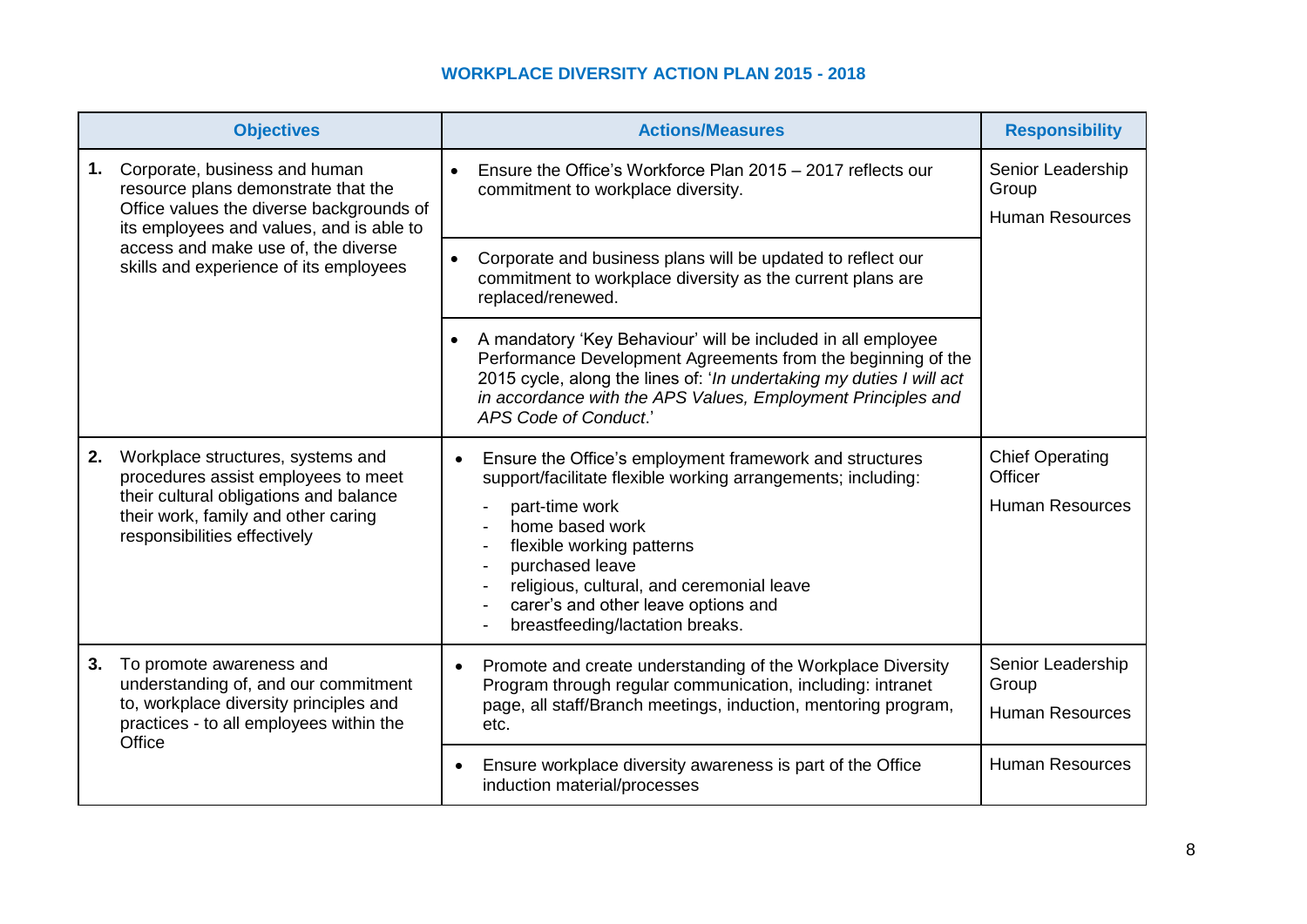| <b>Objectives</b>                                                                                                                           | <b>Actions/Measures</b>                                                                                                                                                                                   | <b>Responsibility</b>      |
|---------------------------------------------------------------------------------------------------------------------------------------------|-----------------------------------------------------------------------------------------------------------------------------------------------------------------------------------------------------------|----------------------------|
|                                                                                                                                             | Provide regular education/communication/promotion in relation<br>$\bullet$<br>to:                                                                                                                         | Senior Leadership<br>Group |
|                                                                                                                                             | the APS Values and Employment Principles                                                                                                                                                                  | <b>Human Resources</b>     |
|                                                                                                                                             | the APS Code of Conduct                                                                                                                                                                                   |                            |
|                                                                                                                                             | bullying, harassment and discrimination                                                                                                                                                                   |                            |
|                                                                                                                                             | cultural diversity                                                                                                                                                                                        |                            |
|                                                                                                                                             | mental health first aid and                                                                                                                                                                               |                            |
|                                                                                                                                             | other diversity related guidelines/material;                                                                                                                                                              |                            |
|                                                                                                                                             | including the requirement for employees to complete relevant<br>eLearning modules on an annual basis                                                                                                      |                            |
|                                                                                                                                             | Promote and celebrate days/events of cultural/community<br>$\bullet$<br>significance, e.g. National Reconciliation Week, International<br>Women's Day, Harmony Day, National Families Week.               | Senior Leadership<br>Group |
|                                                                                                                                             |                                                                                                                                                                                                           | <b>Human Resources</b>     |
|                                                                                                                                             |                                                                                                                                                                                                           | All employees              |
| The diversity of the Australian community<br>4.<br>is reflected in strategies to attract, recruit<br>and retain employees, in line with the | Recruitment Guidelines promote the use of Identified Positions and<br>Special Measure provisions in recruitment exercises.                                                                                | <b>Human Resources</b>     |
| organisational and business goals of the<br>Agency and the skills required to perform<br>the relevant duties                                | People from diverse backgrounds are highlighted on our<br>career/employment website pages and the pages include a diversity<br>statement that reflects the Office's commitment to workplace<br>diversity. |                            |
|                                                                                                                                             | Principles of reasonable adjustment are adhered to during interview<br>and from commencement, including compliance with work health and<br>safety requirements.                                           |                            |